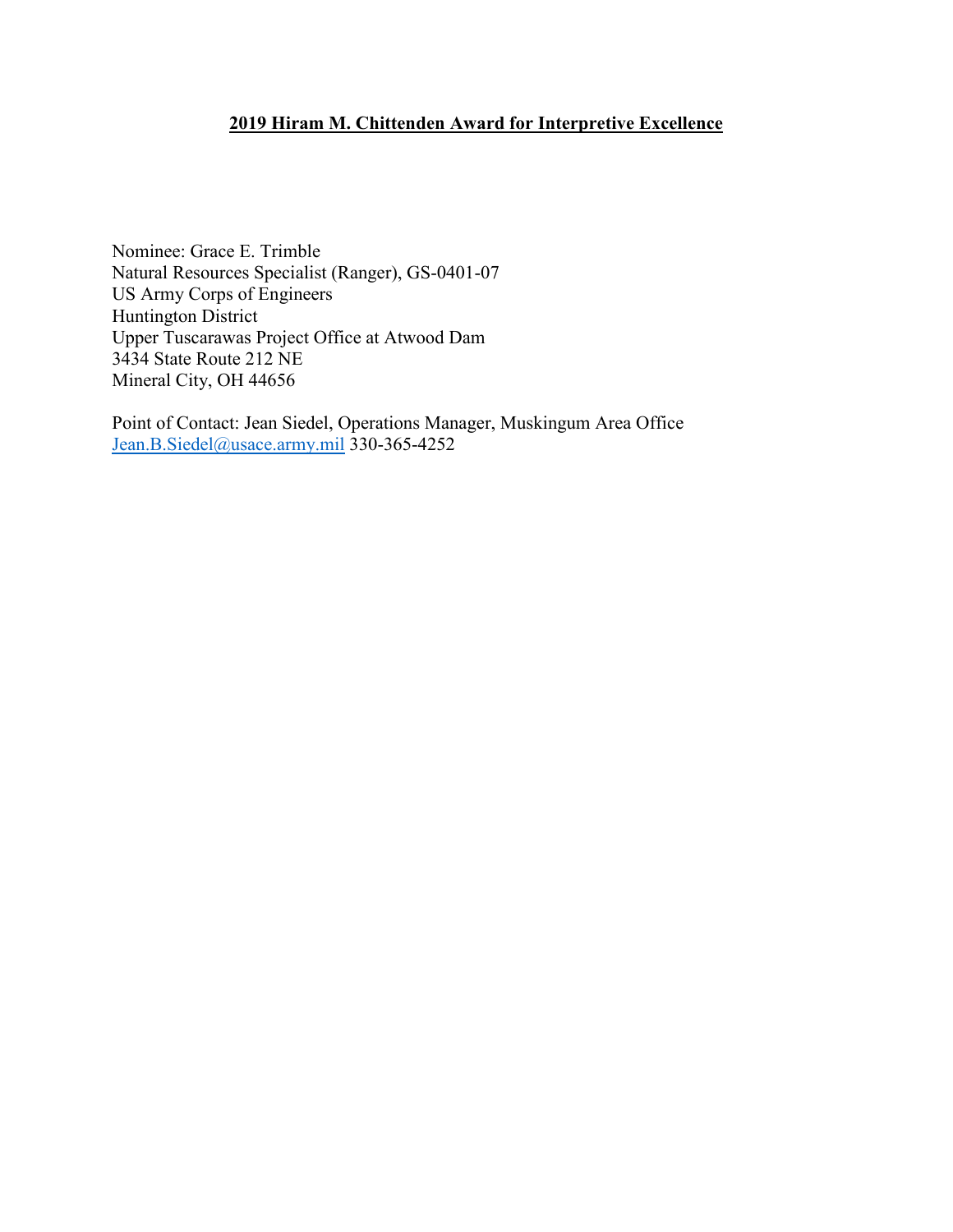## **Nomination of Mrs. Grace E. Trimble for 2019 Hiram M. Chittenden Award for Interpretive Excellence**

## Executive Summary

Mrs. Grace Trimble, the Natural Resources Specialist at the Upper Tuscarawas Project Office, is nominated for the 2019 Hiram M. Chittenden Award for Interpretive Excellence. Mrs. Trimble is the Ranger for the five Upper Tuscarawas Projects in the Muskingum Area which consist of Atwood Dam, Beach City Dam, Bolivar Dam, Dover Dam, and Leesville Dam. During calendar year 2018 Mrs. Trimble served in a developmental Pathways Ranger position. She started as the Pathways Ranger for the Upper Tuscarawas Projects in March 2018. During the span of only one year, she demonstrated impressive creativity, tenacity, organization, and professionalism in her execution of the interpretive program. Shortly after Mrs. Trimble started in her position as the Pathways Ranger, the lead and only other Ranger in the Upper Tuscarawas Project Office was selected for a developmental assignment. Mrs. Trimble worked most of her first year with no senior Ranger to look to for guidance. She used her networking skills to reach out and learn from more experienced Rangers throughout the Muskingum Area and Huntington District, while keeping a fresh eye on new interpretive techniques and methodologies. Not only were Mrs. Trimble's work related accomplishments outstanding, but she was also able to maintain a 4.0 grade point average and graduated in December 2018 with a Bachelor of Science in Recreation, Park, and Tourism Management and a minor in Nonprofit Studies.

## 1. Creativity and Originality

Although Mrs. Trimble is new to the organization, she is always quick to assist and exhibits the Army Value of personal courage to lead when needed. She used her short time with the agency as an asset rather than an impediment, and drew upon her Bachelor of Arts in Psychology, to relate and spread messages to younger audiences. She sees and listens to what people want to know, and how best to get that message across. She views these opportunities as strength building exercises and continues to look for new ways to connect.



Mrs. Trimble immersed herself in the events that had already been scheduled and quickly started seeking out new events to schedule. Mrs. Trimble has shown exemplary organizational skills to build and maintain a functional schedule, months in advance. She works diligently to become involved with local community events and activities to show positive aspects of our agency. She has shown great skill in building and growing working relationships with multiple agencies and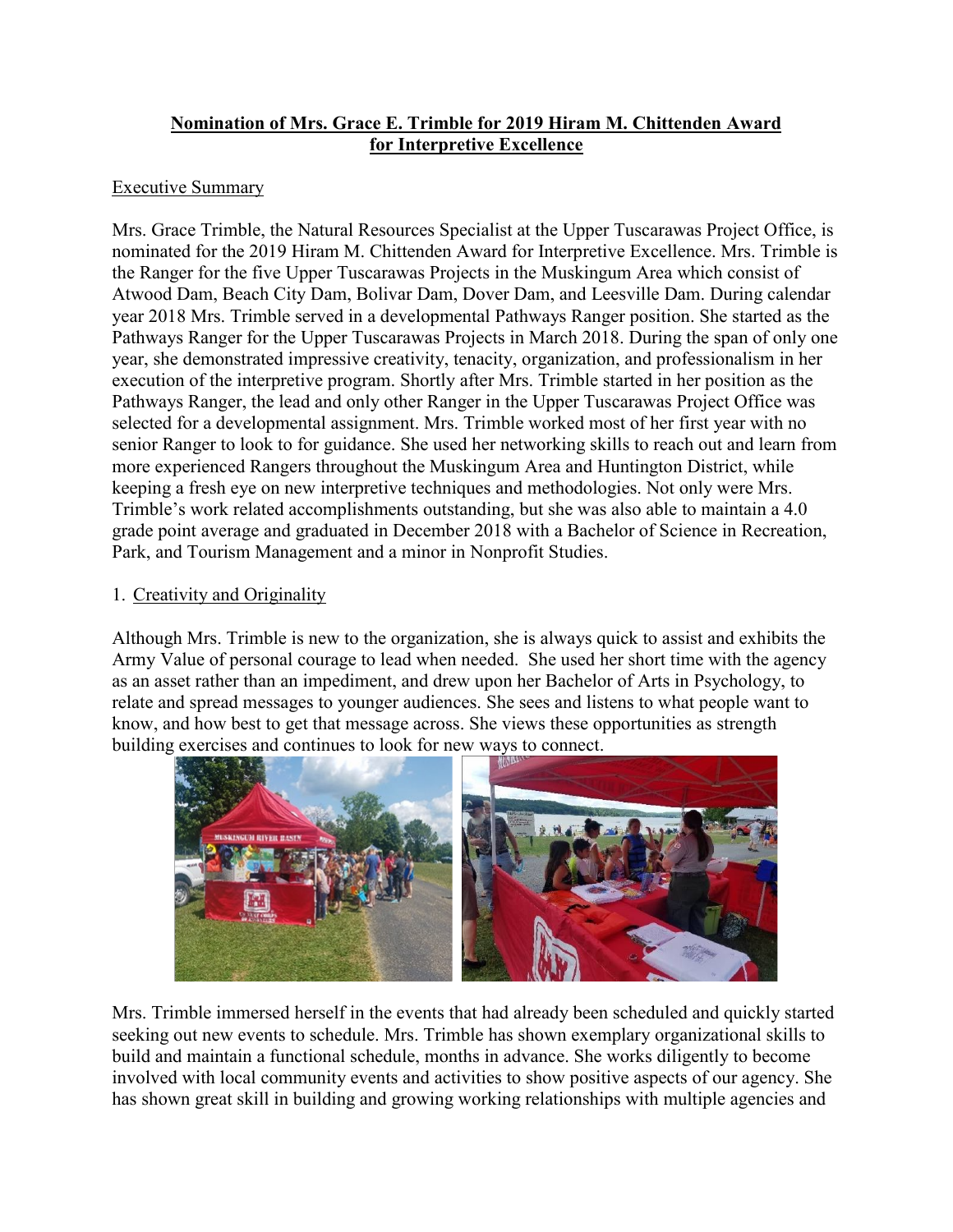organizations to include the Muskingum Watershed Conservancy District (MWCD), Ohio Department of Natural Resources (ODNR), Sustainable Wildlife Area Restoration Movement (SWARM), Rural Action, Tuscarawas County Healthy Kids, and Conotton Creek Festival to name a few. She uses local events to showcase the Corps mission and its impact on the community. Mrs. Trimble works with coworkers to staff events and to ensure the Corps message is expertly communicated.



# 2. Made a positive Experience for Visitors

In her outreach to local communities, Mrs. Trimble has shown initiative far beyond her limited years of experience. In the absence of a lead Ranger, she not only fulfilled the previously scheduled community obligations, she sought out new partnerships and events to improve the interpretive program. She worked closely with many community leaders to find the best times and most effective means to communicate to target audiences.



Mrs. Trimble quickly took interest in the national pollinator initiative and delved deeply into additional research. She made contact with multiple experts in the field who helped her to focus on efforts to promote native pollinator species. She further researched pollinator habitats and met with beekeeper's associations, the nonprofit founder of SWARM, and the Ohio State University Bee Lab Education Specialist to assess and develop a plan to create seven acres of pollinator habitat. In addition to her work with the pollinator initiative, Mrs. Trimble strived to connect with local law enforcement agencies to include them in her programs and to become involved with their activities within the community. This has led to improved partnerships and further spreading the message of the Corps and its mission.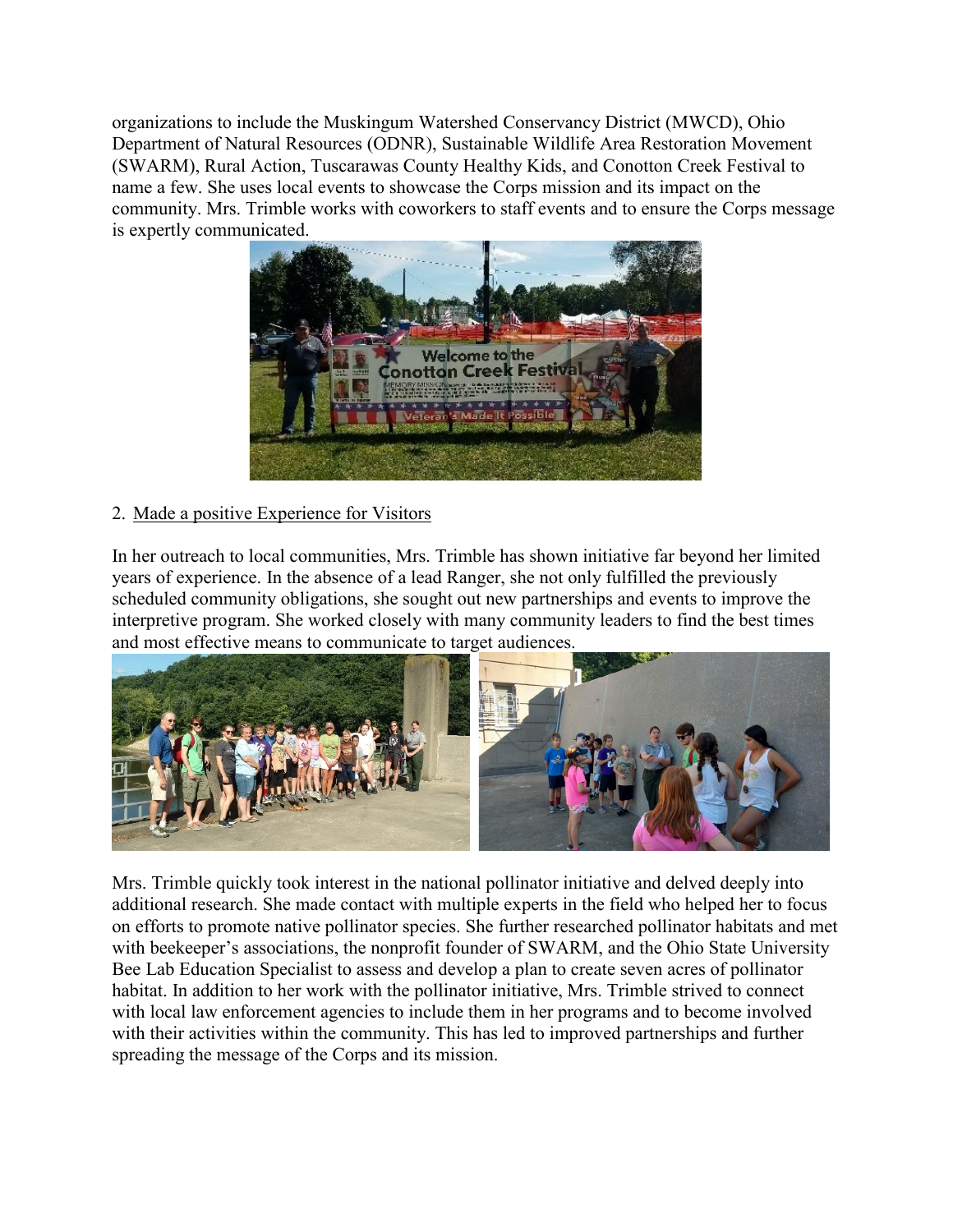Mrs. Trimble has enthusiastically volunteered for new opportunities. One such opportunity was offering to serve on the district's Ranger/Manager Committee. She used this experience to take the message of SWARM to the rest of the district, helping Rangers and Managers as well as members of SWARM to experience the diversity of the Huntington District and foster mutual cooperation.

## 3. Enhancement of the Public's Understanding of the U.S. Army Corps of Engineers and the Site

Mrs. Trimble used her excellent organizational skills to deliver an intense outreach program with a focus on STEM (Science, Technology, Engineering, and Math) education as well as Water Safety. The Upper Tuscarawas Flood Control System impacts numerous small communities. Many people in these communities are familiar with USACE and its various missions. However, Mrs. Trimble used dam tours, as well as onsite and offsite activities to further educate them on the varied and important missions of the Corps. She worked with the local high school and trade school to create internship opportunities and to develop a qualified pool of local candidates for positions within USACE. Students will benefit by learning about the agency and gaining experience in resume building and interview skills. They will take part in Atwood Dam pollinator habitat activities, including a planned Pollinator Blitz in which native plants will be established and promoted to improve the habitat for native pollinators. There will also be opportunities to remove invasive species and replace them with native beneficial species. Mrs. Trimble is creating and fostering partnerships to assist with this labor intensive program, as well as using them as educational tools to help spread a worthwhile message.